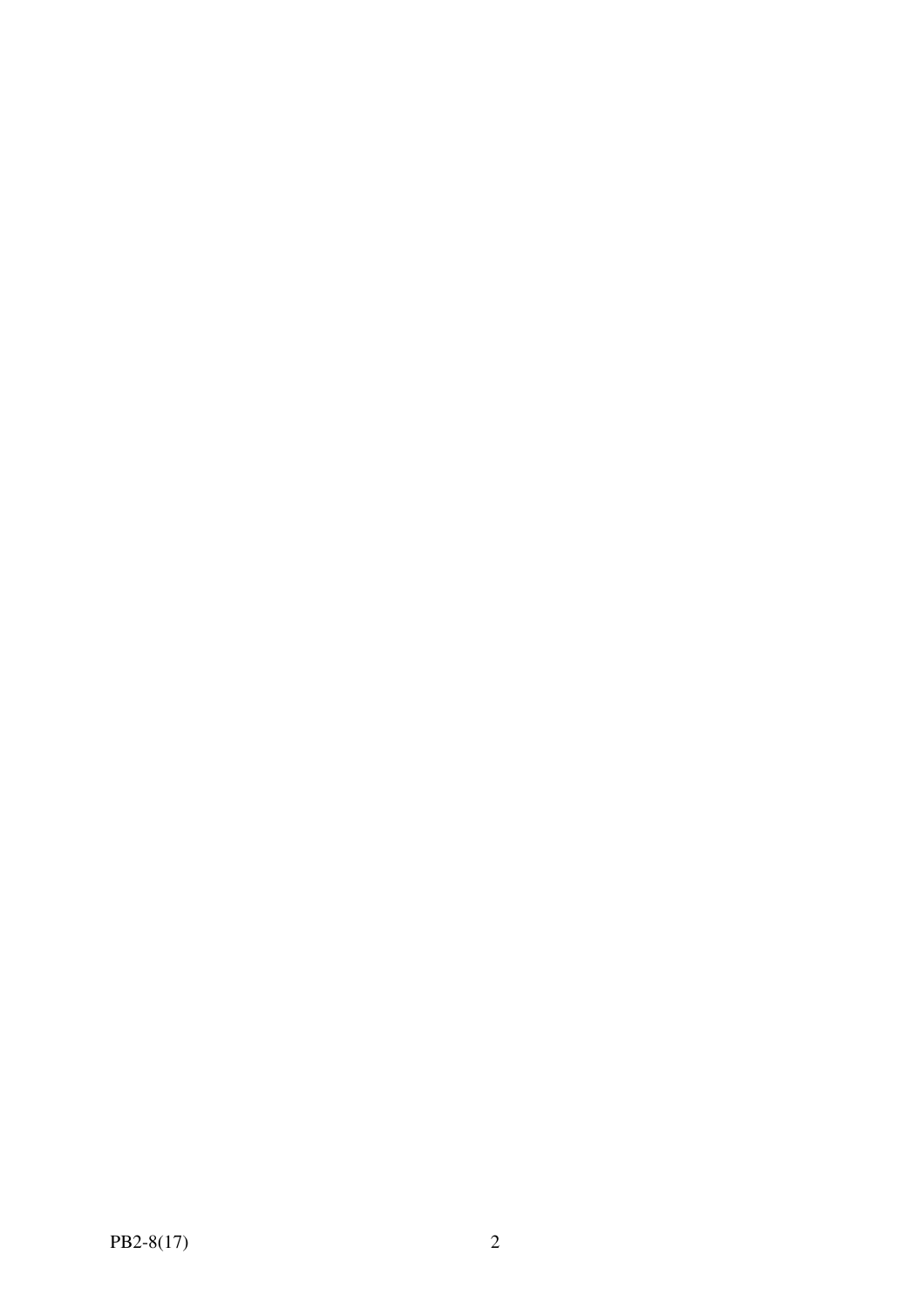## **PB2-8 (17)**

## **FLDWARN for the Burrum Cherwell Rivers**

## **1 December 2010 to 31 January 2011**

TO::BOM612 IDQ20785 Australian Government Bureau of Meteorology Queensland FLOOD WARNING FOR THE CHERWELL AND BURRUM RIVERS Issued at 1:30 PM on Sunday the 12th of December 2010 by the Bureau of Meteorology, Brisbane. Very heavy rainfall has been recorded in the past 12 hours in the coastal streams and rivers between Bundaberg and Hervey Bay. Fast river level rises are being recorded throughout the area with further rainfall forecast for the remainder of Sunday. Fast rises and moderate flooding should be expected in the Gregory River at the Isis Highway. Minor flood levels are possible in the Isis River at the Bruce Highway. Minor flood levels are rising in the Burrum River at Howard and in the Cherwell River at the Railway Bridge with further rises and possible moderate flooding. Weather Forecast: Rain areas, scattered showers and thunderstorms. Moderate to locally heavy falls. Next Issue: The next warning will be issued at about 6pm Sunday. Latest River Heights: Burrum R at Lenthalls Dam # 26.6m rising 01:14 PM SUN 12/12/10 Burrum R at Howard # 6.27m rising 01:03 PM SUN 12/12/10 Torbanlea # 0.6m steady 01:11 PM SUN 12/12/10 Cherwell R at Railway Br # 4.97m rising 01:14 PM SUN 12/12/10 Cherwell R at Pacific Haven  $\#$  1.3m rising 01:06 PM SUN 12/12/10<br>Isis R at Bruce Hwy \* 6.6m rising 12:40 PM SUN 12/12/10 Isis R at Bruce Hwy \* 6.6m rising  $12:40$  PM SUN  $12/12/10$ <br>Gregory R at Isis Hwy \* 7.93m rising  $12:30$  PM SUN  $12/12/10$ 7.93m rising 12:30 PM SUN 12/12/10 Gregory R at Leesons \* 6.8m rising 12:41 PM SUN 12/12/10 Elliott R at Elliott \* 0.59m rising 12:00 PM SUN 12/12/10 Elliott R at Dr Mays Crossing \* 1.36m rising 12:00 PM SUN 12/12/10  $\star$ ,# from automatic station Warnings and River Height Bulletins are available at http://www.bom.gov.au/qld/flood/ . Flood Warnings are also available on telephone 1300 659 219 at a low call cost of 27.5 cents, more from mobile, public and satellite phones.

 $|$ TO::BOM612

IDQ20785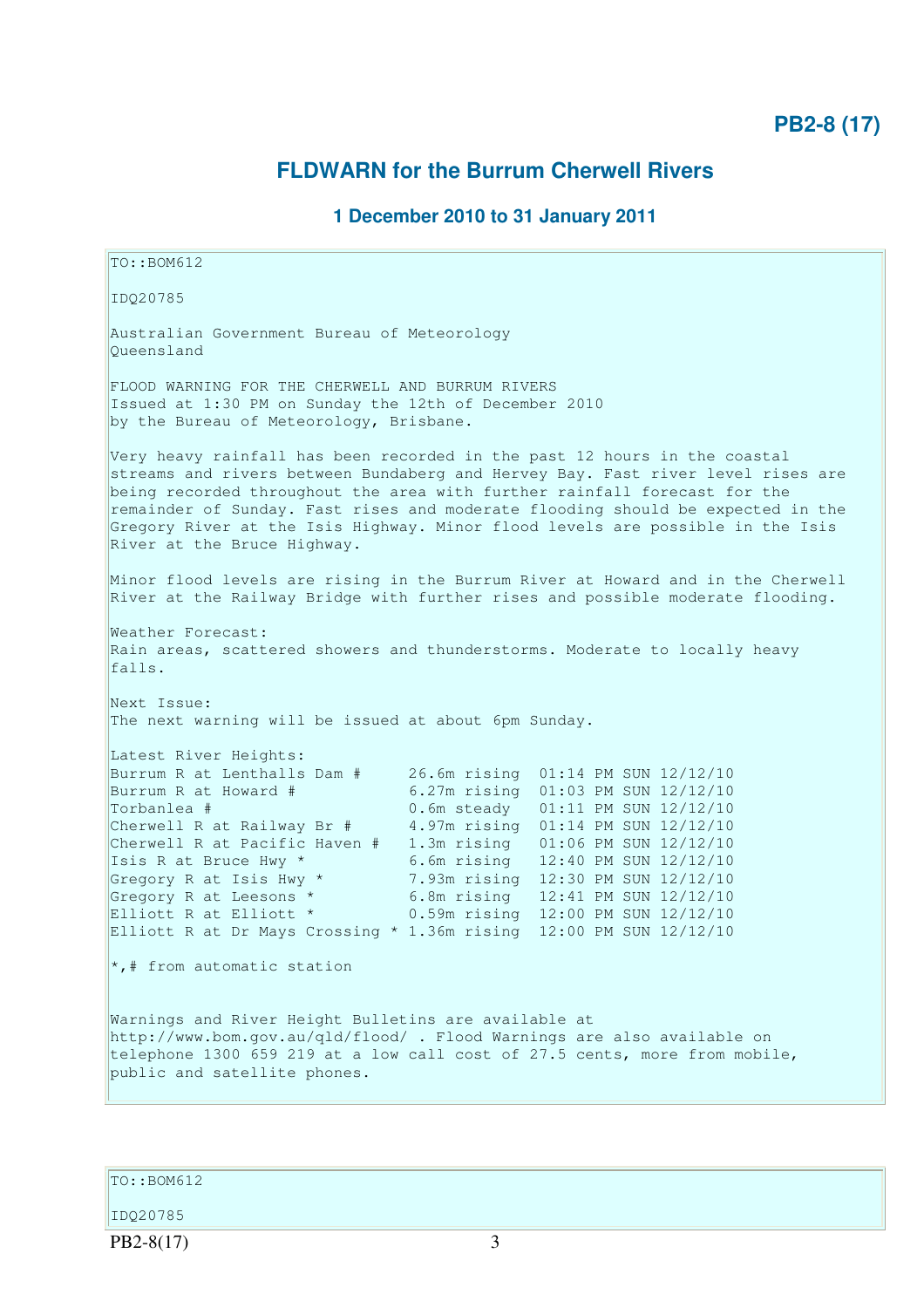Australian Government Bureau of Meteorology Queensland FLOOD WARNING FOR THE CHERWELL AND BURRUM RIVERS Issued at 6:08 PM on Sunday the 12th of December 2010 by the Bureau of Meteorology, Brisbane. Very heavy rainfall has been recorded in the past 24 hours in the coastal streams and rivers between Bundaberg and Hervey Bay. Rainfall totals include 178mm at Upper Cherwell AL, 118mm at Lenthalls Dam, 215mm at Burrum Highway and 157mm at Leesons. Fast river level rises are being recorded throughout the area with further rainfall forecast for Sunday evening. ELLIOTT RIVER Minor flood levels are likely at Elliott TM and Dr Mays Crossing with further rises possible. **GREGORY RIVER** Moderate flood levels are expected to rise further this evening with major flood levels of 11 metres a possibility. ISIS RIVER Minor flood levels are rising in the Isis River at Bruce Highway with levels expected to reach at least 10 metres with moderate flooding overnight. CHERWELL RIVER Major flood levels are rising fast at Railway Bridge. Levels are expected to reach 9 metres. At Pacific Haven, levels are expected to reach around 4 metres causing major flooding overnight. BURRUM RIVER Minor flood levels are rising in the Burrum River at Howard. Moderate flood levels of 8 metres are possible overnight at Howard with further rises possible as Lenthalls Dam continues to spill. Weather Forecast: Rain areas, scattered showers and thunderstorms. Moderate to locally heavy falls. Next Issue: The next warning will be issued at about 9am Monday. Latest River Heights: Burrum R at Lenthalls Dam \* 26.98m rising 03:00 PM SUN 12/12/10 Burrum R at Lenthalls Dam # 27.45m rising 05:43 PM SUN 12/12/10<br>Burrum R at Howard # 6.27m steady 05:37 PM SUN 12/12/10 Burrum R at Howard  $\#$  6.27m steady 05:37 PM SUN 12/12/10<br>Torbanlea  $\#$  0.5m falling 04:34 PM SUN 12/12/10  $0.5m$  falling  $04:34$  PM SUN  $12/12/10$ Cherwell R at Railway Br # 8.42m rising 05:46 PM SUN 12/12/10 Cherwell R at Pacific Haven # 3m rising 05:40 PM SUN 12/12/10 Isis R at Bruce Hwy \* 8.54m rising 04:40 PM SUN 12/12/10 Gregory R at Isis Hwy \* 9.88m rising 04:40 PM SUN 12/12/10 Gregory R at Leesons \* 9m rising 04:28 PM SUN 12/12/10 Elliott R at Elliott \* 2.25m rising 04:40 PM SUN 12/12/10 Elliott R at Dr Mays Crossing \* 1.9m rising 04:40 PM SUN 12/12/10 \*automatic station Warnings and River Height Bulletins are available at http://www.bom.gov.au/qld/flood/ . Flood Warnings are also available on

telephone 1300 659 219 at a low call cost of 27.5 cents, more from mobile,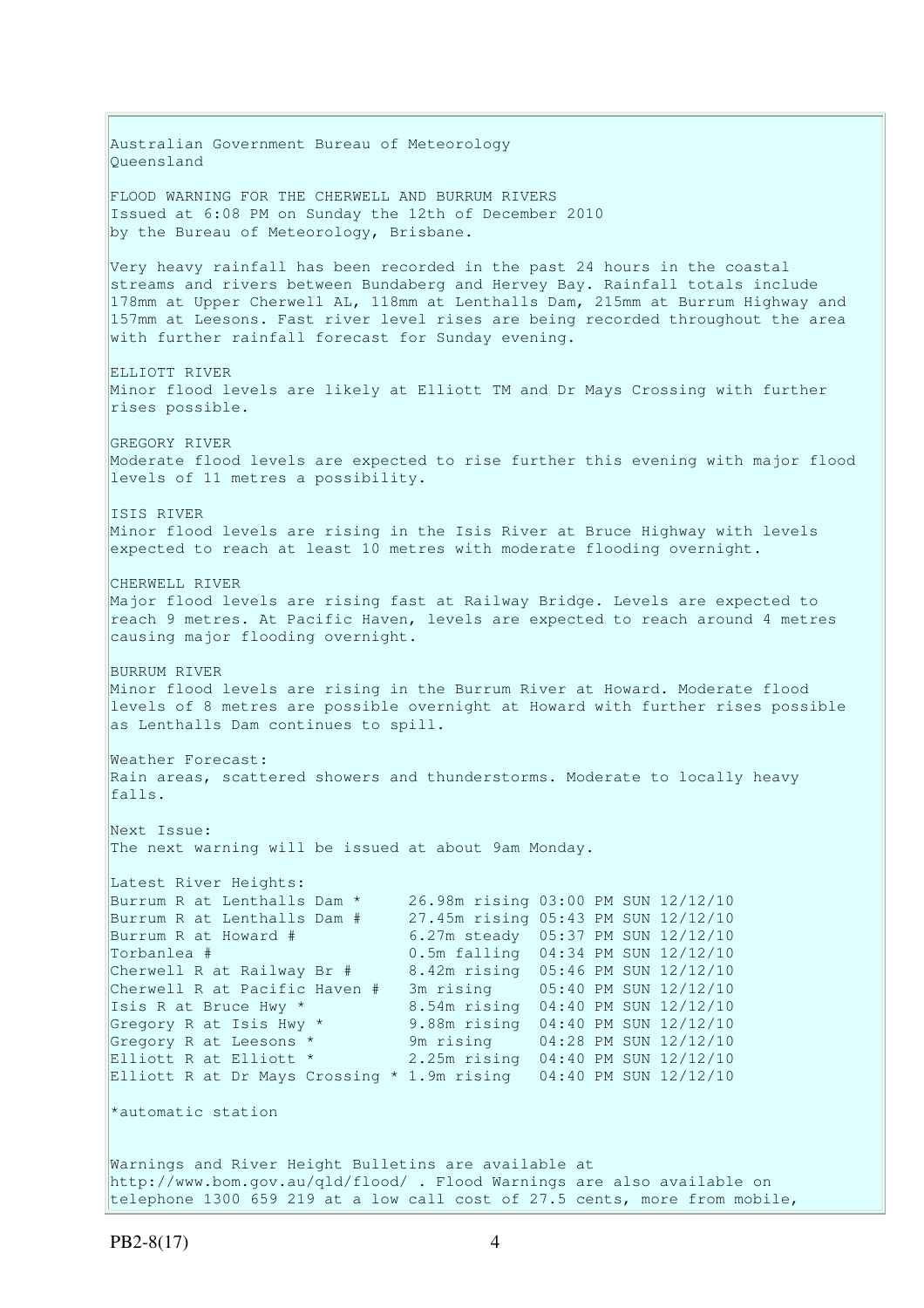| TO:: BOM612                                                                                                                                                                                                                                                                                                                                                                                                                                                                                                                                                          |
|----------------------------------------------------------------------------------------------------------------------------------------------------------------------------------------------------------------------------------------------------------------------------------------------------------------------------------------------------------------------------------------------------------------------------------------------------------------------------------------------------------------------------------------------------------------------|
| IDQ20785                                                                                                                                                                                                                                                                                                                                                                                                                                                                                                                                                             |
| Australian Government Bureau of Meteorology<br>Oueensland                                                                                                                                                                                                                                                                                                                                                                                                                                                                                                            |
| FLOOD WARNING FOR THE CHERWELL AND BURRUM RIVERS<br>Issued at 6:56 AM on Monday the 13th of December 2010<br>by the Bureau of Meteorology, Brisbane.                                                                                                                                                                                                                                                                                                                                                                                                                 |
| A heavy rain band has cleared the region and is currently lying off the coast,<br>leaving isolated showers and afternoon storms during Monday. Moderate flooding<br>continues to ease on the Gregory River, with minor flooding easing during Monday<br>morning on the Cherwell River at Pacific Haven and on the Burrum River a Howard.                                                                                                                                                                                                                             |
| ELLIOTT RIVER:<br>Minor flooding overnight Sunday has eased during Monday morning, with river<br>levels currently below minor flood levels.                                                                                                                                                                                                                                                                                                                                                                                                                          |
| GREGORY RIVER:<br>A major flood peak to 11.0 metres was recorded around midnight at the Isis<br>Highway. Moderate flooding continues to ease during Monday morning.                                                                                                                                                                                                                                                                                                                                                                                                  |
| ISIS RIVER:<br>A moderate flood peak to 9.96 metres was recorded around midnight at the Bruce<br>Highway crossing on the Isis River, with river levels currently below minor<br>flood levels.                                                                                                                                                                                                                                                                                                                                                                        |
| CHERWELL RIVER:<br>A major flood peak to 3.9 metres was recorded around midnight at Pacific Haven.<br>River levels have continued to ease during Monday morning with minor flood<br>levels easing at Railway Bridge and at Pacific Haven.                                                                                                                                                                                                                                                                                                                            |
| BURRUM RIVER:<br>Minor flooding continues to slowly ease on the Burrum River at Howard. At 6am<br>Monday river level at Howard was about 1.3 metres above the level of the weir.                                                                                                                                                                                                                                                                                                                                                                                     |
| Weather Forecast:<br>Isolated showers, mainly in the afternoon and tending scattered near Fraser<br>Island late in the day. Isolated afternoon and evening thunderstorms, chiefly<br>inland.                                                                                                                                                                                                                                                                                                                                                                         |
| Next Issue:<br>The next warning will be issued at about 1pm Monday.                                                                                                                                                                                                                                                                                                                                                                                                                                                                                                  |
| Latest River Heights:<br>Burrum R at Lenthalls Dam #<br>27.55m falling 06:07 AM MON 13/12/10<br>Burrum R at Howard #<br>6.17m falling 06:15 AM MON 13/12/10<br>Torbanlea #<br>0.2m falling  06:33 AM MON 13/12/10<br>Cherwell R at Railway Br #<br>5.57m falling 06:33 AM MON 13/12/10<br>Cherwell R at Pacific Haven #<br>2.9m falling  06:27 AM MON 13/12/10<br>Isis R at Bruce Hwy *<br>6.76m falling 05:40 AM MON 13/12/10<br>Gregory R at Isis Hwy *<br>10.39m falling 05:40 AM MON 13/12/10<br>Gregory R at Leesons *<br>8.94m rising<br>05:00 AM MON 13/12/10 |
| Elliott R at Elliott *<br>2.83m falling<br>05:40 AM MON 13/12/10                                                                                                                                                                                                                                                                                                                                                                                                                                                                                                     |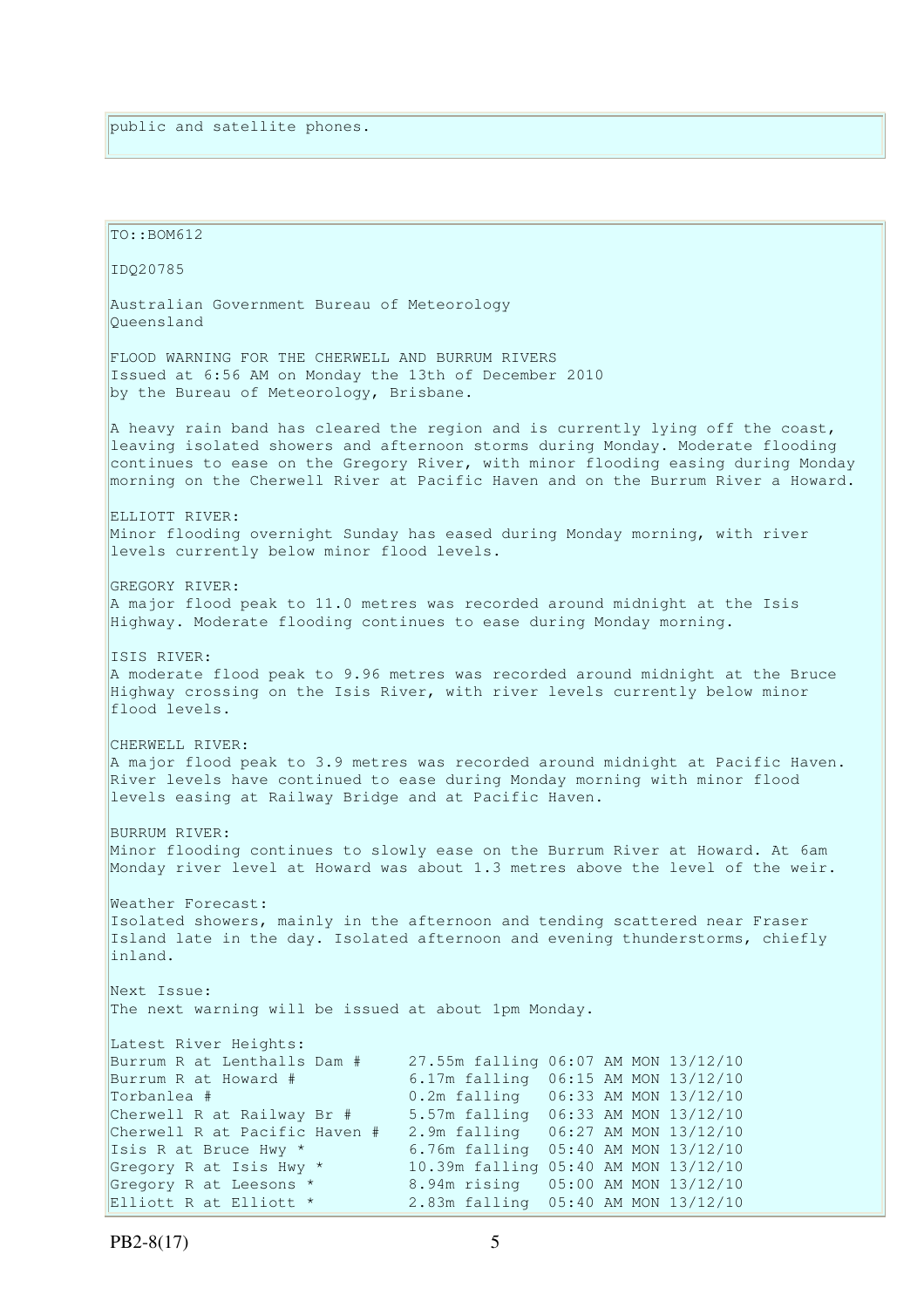Elliott R at Dr Mays Crossing  $*$  2.95m falling 05:00 AM MON 13/12/10 \*,# denotes automatic station. Warnings and River Height Bulletins are available at

http://www.bom.gov.au/qld/flood/ . Flood Warnings are also available on telephone 1300 659 219 at a low call cost of 27.5 cents, more from mobile, public and satellite phones.

IDQ20785 Australian Government Bureau of Meteorology Queensland FLOOD WARNING FOR THE CHERWELL AND BURRUM RIVERS Issued at 12:47 PM on Monday the 13th of December 2010 by the Bureau of Meteorology, Brisbane. Moderate flooding continues to ease on the Gregory River. GREGORY RIVER: A major flood peak to 11.0 metres was recorded around midnight at the Isis Highway. Flood levels will continue to ease during this afternoon. BURRUM RIVER: Minor flooding continues to ease on the Burrum River at Howard. Weather Forecast: Isolated showers, mainly in the afternoon and tending scattered near Fraser Island late in the day. Isolated afternoon and evening thunderstorms, chiefly inland. Next Issue: The next warning will be issued at about 5:30pm Monday. Latest River Heights: Burrum R at Lenthalls Dam \* 27.48m falling 06:55 AM MON 13/12/10 Burrum R at Lenthalls Dam # 27.25m falling 12:15 PM MON 13/12/10 Burrum R at Howard # 5.97m steady 11:37 AM MON 13/12/10 Torbanlea # 0.1m falling 11:15 AM MON 13/12/10<br>Cherwell R at Railway Br # 3.22m falling 12:30 PM MON 13/12/10 3.22m falling 12:30 PM MON 13/12/10 Cherwell R at Pacific Haven # 1.15m falling 12:28 PM MON 13/12/10 Isis R at Bruce Hwy \* 3.45m falling 11:40 AM MON 13/12/10 Gregory R at Isis Hwy \* 9.63m falling 11:00 AM MON 13/12/10 Gregory R at Leesons \* 9.22m rising 11:00 AM MON 13/12/10 Elliott R at Elliott \* 1.82m falling 11:00 AM MON 13/12/10 Elliott R at Dr Mays Crossing \* 2.28m falling 11:00 AM MON 13/12/10 \*automatic station Warnings and River Height Bulletins are available at http://www.bom.gov.au/qld/flood/ . Flood Warnings are also available on telephone 1300 659 219 at a low call cost of 27.5 cents, more from mobile, public and satellite phones.

TO::BOM612